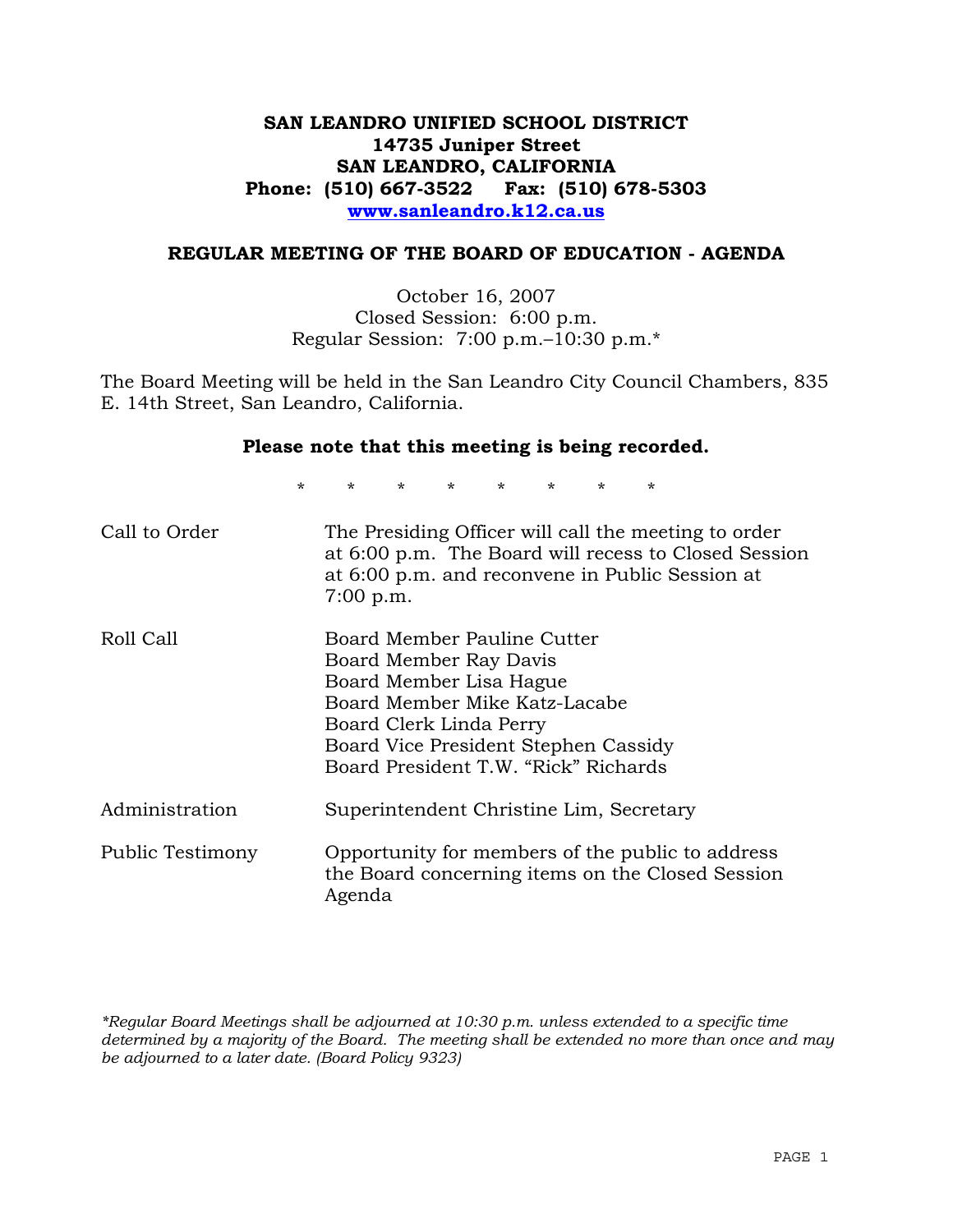Prior to the Public Session, the Board will meet in Closed Session pursuant to Government Code Sections 54957, 54957.6, 54956.9(b), 54956.8, and 54956.9.

- a) Public Employee Discipline/Dismissal/Release
- b) Conference with Labor Negotiator
- c) Conference with Legal Counsel Anticipated Litigation Significant exposure to litigation
- d) Conference with Real Property Negotiator Property(ies)
- e) Conference with Legal Counsel Existing Litigation

| Report Closed<br><b>Session Action</b> | Motion Second Vote                                                                                                                                                                                                                                                                                                                                                                                                                                                                                                                                       |                                                   |                                                        |
|----------------------------------------|----------------------------------------------------------------------------------------------------------------------------------------------------------------------------------------------------------------------------------------------------------------------------------------------------------------------------------------------------------------------------------------------------------------------------------------------------------------------------------------------------------------------------------------------------------|---------------------------------------------------|--------------------------------------------------------|
| Pledge of Allegiance                   |                                                                                                                                                                                                                                                                                                                                                                                                                                                                                                                                                          |                                                   |                                                        |
| Approve Agenda                         |                                                                                                                                                                                                                                                                                                                                                                                                                                                                                                                                                          | Motion __________ Second __________ Vote ________ | Approve the Regular Meeting Agenda of October 16, 2007 |
| Legal Statement                        | Members of the audience who wish to address the<br>Board are asked to complete the yellow card available at<br>the entrance and submit it to the Board's Administrative<br>Assistant. Speakers who have completed the card will be<br>called when the item is reached on the agenda or, for<br>non-agenda items, during the Public Testimony. Cards<br>are to be turned in before the item is reached on the<br>agenda. Please note that this meeting is being recorded.                                                                                 |                                                   |                                                        |
|                                        | State law prohibits the Board of Education from taking<br>any action on or discussing items that are not on the<br>posted agenda except to A) briefly respond to statements<br>made or questions posed by the public in attendance; B)<br>ask questions for clarification; C) provide a reference to a<br>staff member or other resource for factual information in<br>response to the inquiry; or D) ask a staff member to<br>report back on the matter at the next meeting and/or put<br>it on a future agenda. (Government Code Section<br>54954.2(a) |                                                   |                                                        |
| <b>REPORTS</b>                         |                                                                                                                                                                                                                                                                                                                                                                                                                                                                                                                                                          | <b>Student Representatives' Reports</b>           |                                                        |
| <b>REPORTS</b>                         |                                                                                                                                                                                                                                                                                                                                                                                                                                                                                                                                                          | Parks & Recreation Commission Report: Juan        |                                                        |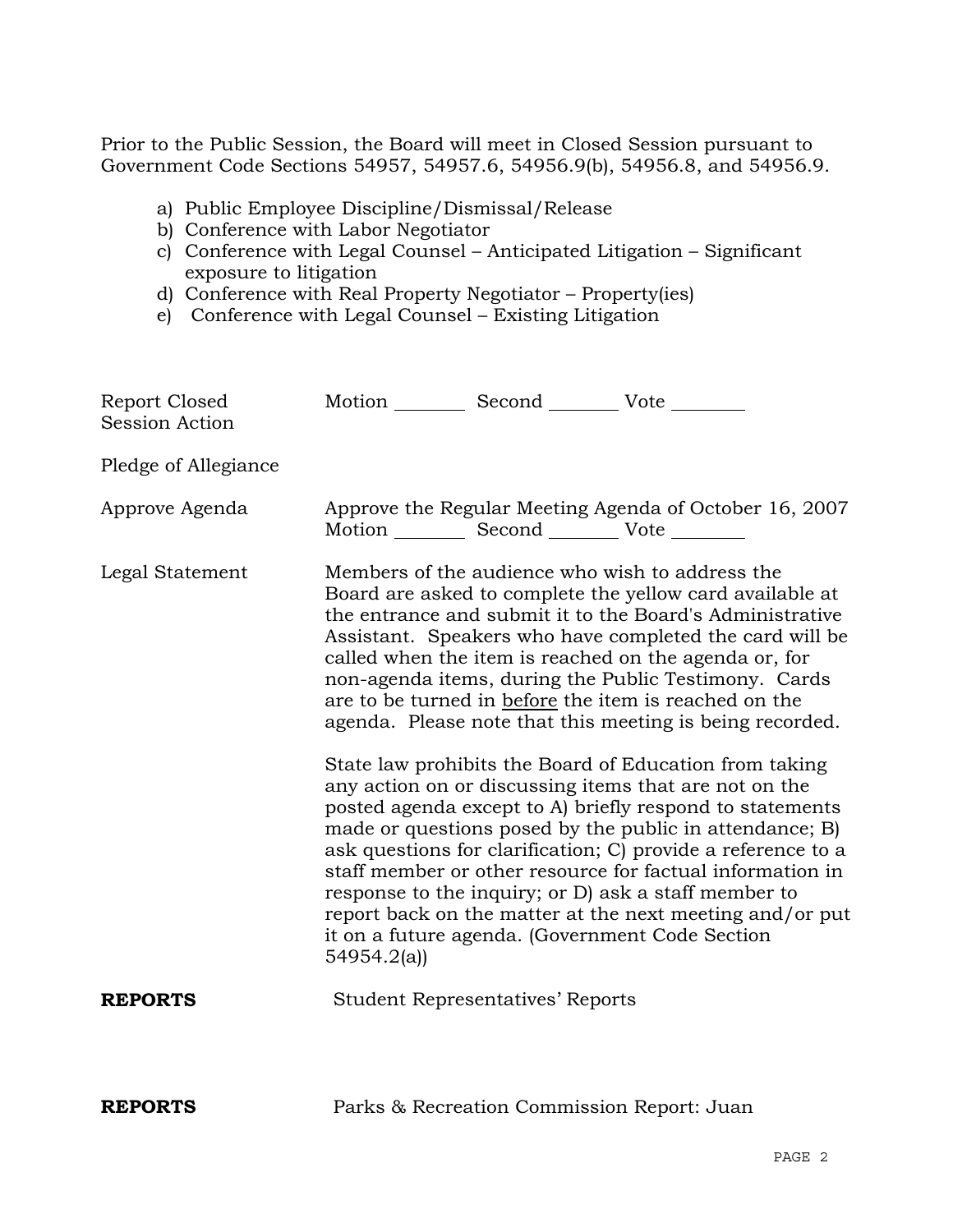# Manuel Martinez, San Leandro Unified School District Representative

# **PRESENTATIONS**

- \* Certificates of Appreciation will be presented to the following San Leandro High School staff acknowledging their hard work towards developing our Career Technical Education (CTE) CTE Facilities Grant applications, supporting our efforts to ensure that our students get the highest quality Career Technical Education and graduate with marketable career skills.
	-
	- Andrew Shyers Phil Hargrave
	-
	- Dion D'Amico Mary Styner
	- Deborah Maynard
	- Principal Amy Furtado Associate Principal Linda Granger
		-
	- Tony Farley **\*** John Paul Frary
		-
- \* Update on Measure B Steering Committee's Schedule and Work:
	- Director of Measure B and Bond Projects Michael Murphy will present an updated *"Measure B Major Construction Projects Design Schedule Steering Committee/Board Meeting Schedule"* Matrix.
	- San Leandro High School Principal Amy Furtado will provide an update to the Board on the process and work of the Measure B Steering Committee. She will present the Conceptual Designs as approved by the Steering Committee on October 3, 2007, for the Arts Education Center (AEC), Career Technical Center (CTE) and the Library Expansion on the San Leandro High School Campus. The Steering Committee has given the architectural teams of WLC and AEDIS constructive comments as to the master plan and the conceptual floor plan of the AEC. AEDIS and WLC architects will be present to respond to questions.

# **PUBLIC TESTIMONY ON NON-AGENDA ITEMS**

**REPORTS** Correspondence Superintendent's Report Board Committee Reports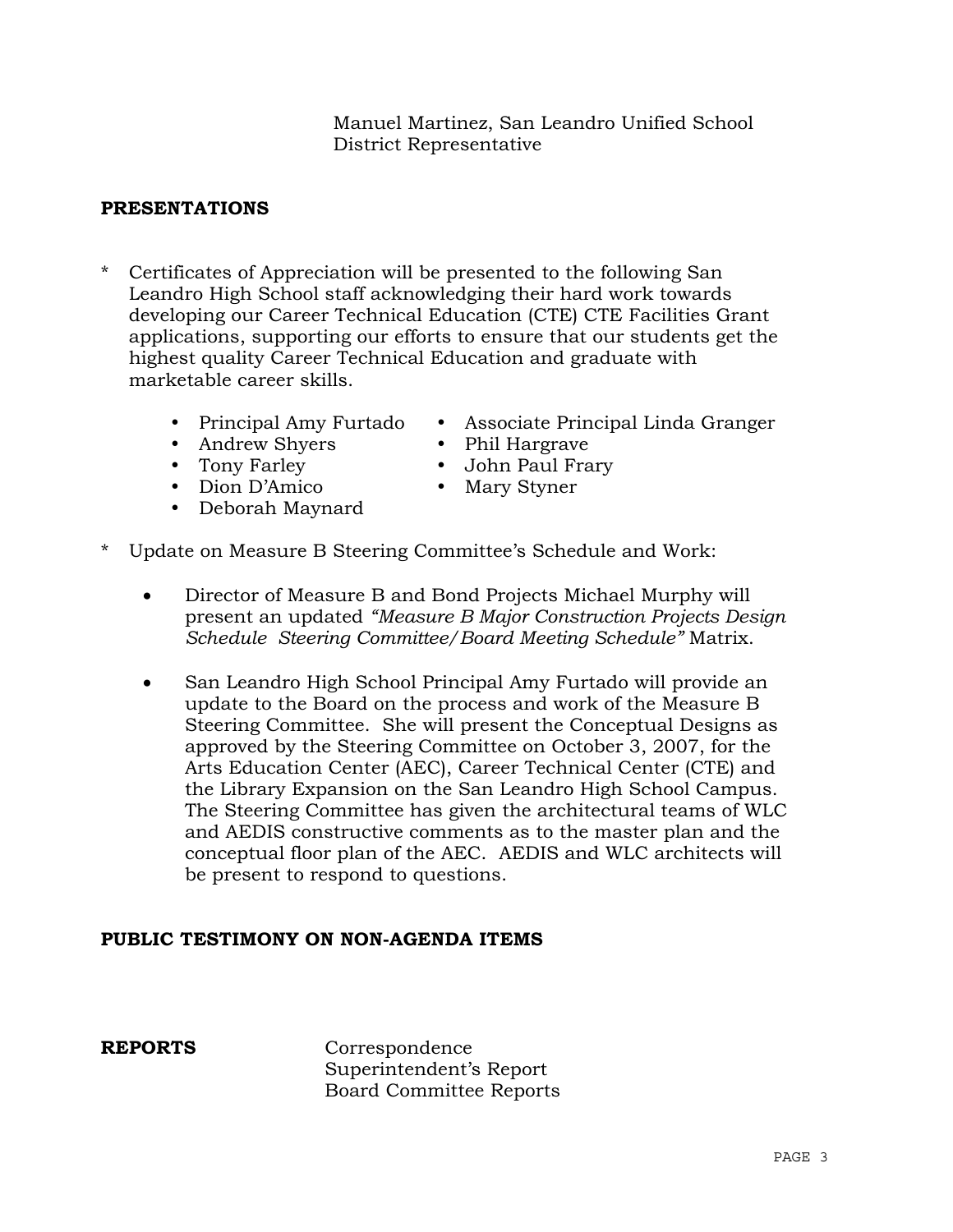• Communication

Board Representatives' Reports

• Eden Area Regional Occupational

# **CONSENT ITEMS**

These items are considered routine and may be enacted by a single motion. At the request of any member of the Board, any item on the consent agenda shall be removed and given individual consideration for action as a regular agenda item.

### General Services

| $1.1 - C$<br>Approval of Board<br>Minutes - September<br>5, 2007                                                          | Staff Recommendation:<br>Approve the minutes, as amended, of the regular<br>board meeting held on September 5, 2007.                                                  |  |                                                    |
|---------------------------------------------------------------------------------------------------------------------------|-----------------------------------------------------------------------------------------------------------------------------------------------------------------------|--|----------------------------------------------------|
|                                                                                                                           | Motion _________ Second __________ Vote _______                                                                                                                       |  |                                                    |
| $1.2-C$<br>Approval of Board<br>Minutes - September<br>18, 2007                                                           | <b>Staff Recommendation:</b><br>Approve the minutes of the special board meeting<br>held on September 18, 2007.                                                       |  |                                                    |
|                                                                                                                           | Motion _________ Second __________ Vote _______                                                                                                                       |  |                                                    |
| <b>Human Resources</b>                                                                                                    |                                                                                                                                                                       |  |                                                    |
| $2.1-C$<br>Acceptance of<br>Personnel Report                                                                              | Staff Recommendation:<br>Accept Personnel Report as submitted.                                                                                                        |  |                                                    |
|                                                                                                                           | Motion Second Vote                                                                                                                                                    |  |                                                    |
| $2.2 - C$<br>Revised Job<br>Description and<br>Position for the .50<br>FTE Community<br>Service/.50 FTE<br>Measure B Bond | Staff Recommendation:<br>Approve the revised job description and position<br>for the .50 FTE Community Service/.50 FTE<br>Measure B Bond Accounts Payable Technician. |  |                                                    |
| <b>Accounts Payable</b><br>Technician<br><b>Educational Services</b>                                                      | Motion _________ Second _________ Vote _______                                                                                                                        |  |                                                    |
| $3.1-C$<br>Acceptance of                                                                                                  | <b>Staff Recommendation:</b>                                                                                                                                          |  | Approve the acceptance of gifts to the District as |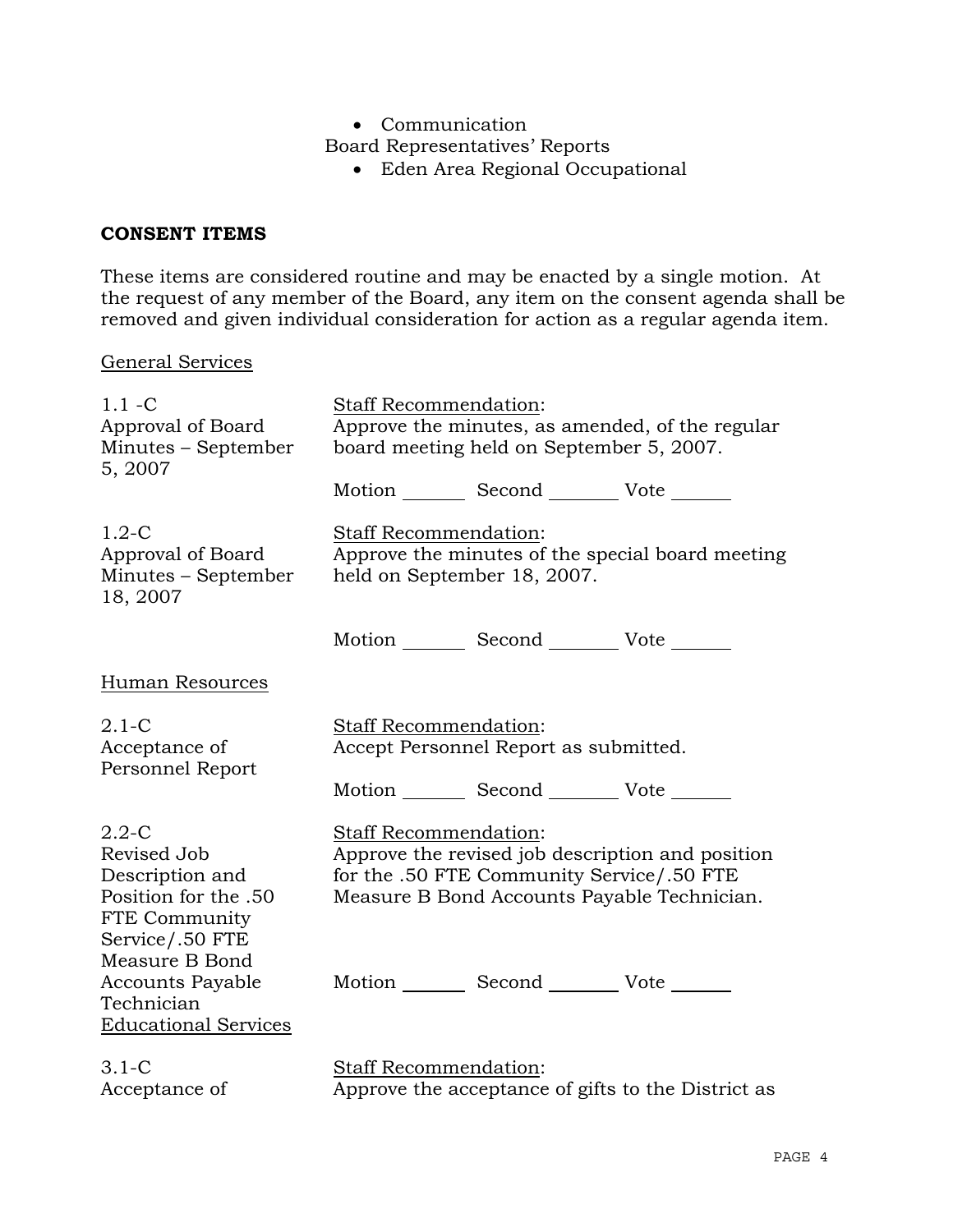| Donations                                                                                                                                                                              | follows:                                                                                                                                                                                                                                                                                                                                                                                                                               |  |  |
|----------------------------------------------------------------------------------------------------------------------------------------------------------------------------------------|----------------------------------------------------------------------------------------------------------------------------------------------------------------------------------------------------------------------------------------------------------------------------------------------------------------------------------------------------------------------------------------------------------------------------------------|--|--|
|                                                                                                                                                                                        | <b>Roosevelt Elementary School</b><br>\$174.44 from Target's Take Charge of<br>Education program<br>\$176.91 from Danice Desaulniers through the<br>$\bullet$<br>Wells Fargo Community Support Campaign<br>\$176.91 from Wells Fargo Bank through the<br>$\bullet$<br>Matching Gift Campaign<br>\$102 from Alfred Perio through the PG&E<br>$\bullet$<br>Campaign for the Community Program<br>\$204 from PG&E's Matching Gift Program |  |  |
|                                                                                                                                                                                        | Motion _________ Second __________ Vote _______                                                                                                                                                                                                                                                                                                                                                                                        |  |  |
| $3.2-C$<br>Non-Public School<br>Contracts                                                                                                                                              | Staff Recommendation:<br>Approve the Non-Public School Contracts for<br>Special Education Students.                                                                                                                                                                                                                                                                                                                                    |  |  |
|                                                                                                                                                                                        | Motion _________ Second __________ Vote _______                                                                                                                                                                                                                                                                                                                                                                                        |  |  |
| $3.3-C$<br>Memorandum of<br>Understanding<br>between San Leandro<br>Unified School District<br>and Success Chess<br>Schools for After<br>School Education and<br>Safety (ASES) Program | <b>Staff Recommendation:</b><br>Approve the Memorandum of Understanding<br>between San Leandro Unified School District and<br>Success Chess Schools for After School Education<br>and Safety (ASES) Program at Garfield, Jefferson,<br>Monroe, Washington and Wilson Elementary<br>Schools, and Bancroft and John Muir Middle<br>Schools.<br>Motion _________ Second __________ Vote _____                                             |  |  |
| $3.4-C$<br>Out-of-State Field Trip<br>for San Leandro High<br>School's Distributive<br><b>Education Clubs of</b>                                                                       | <b>Staff Recommendation:</b><br>Approve the out-of-state field trip for San Leandro<br>High School's DECA students to Atlanta, Georgia.                                                                                                                                                                                                                                                                                                |  |  |
| America (DECA)                                                                                                                                                                         | Motion _________ Second __________ Vote _______                                                                                                                                                                                                                                                                                                                                                                                        |  |  |
| $3.5-C$<br>Memorandum of                                                                                                                                                               | Staff Recommendation:<br>Approve the Memorandum of Understanding                                                                                                                                                                                                                                                                                                                                                                       |  |  |

Understanding Between the San

Leandro Unified School Students Success (Cal-Pass).

Between the San Leandro Unified School District and the California Partnership for Achieving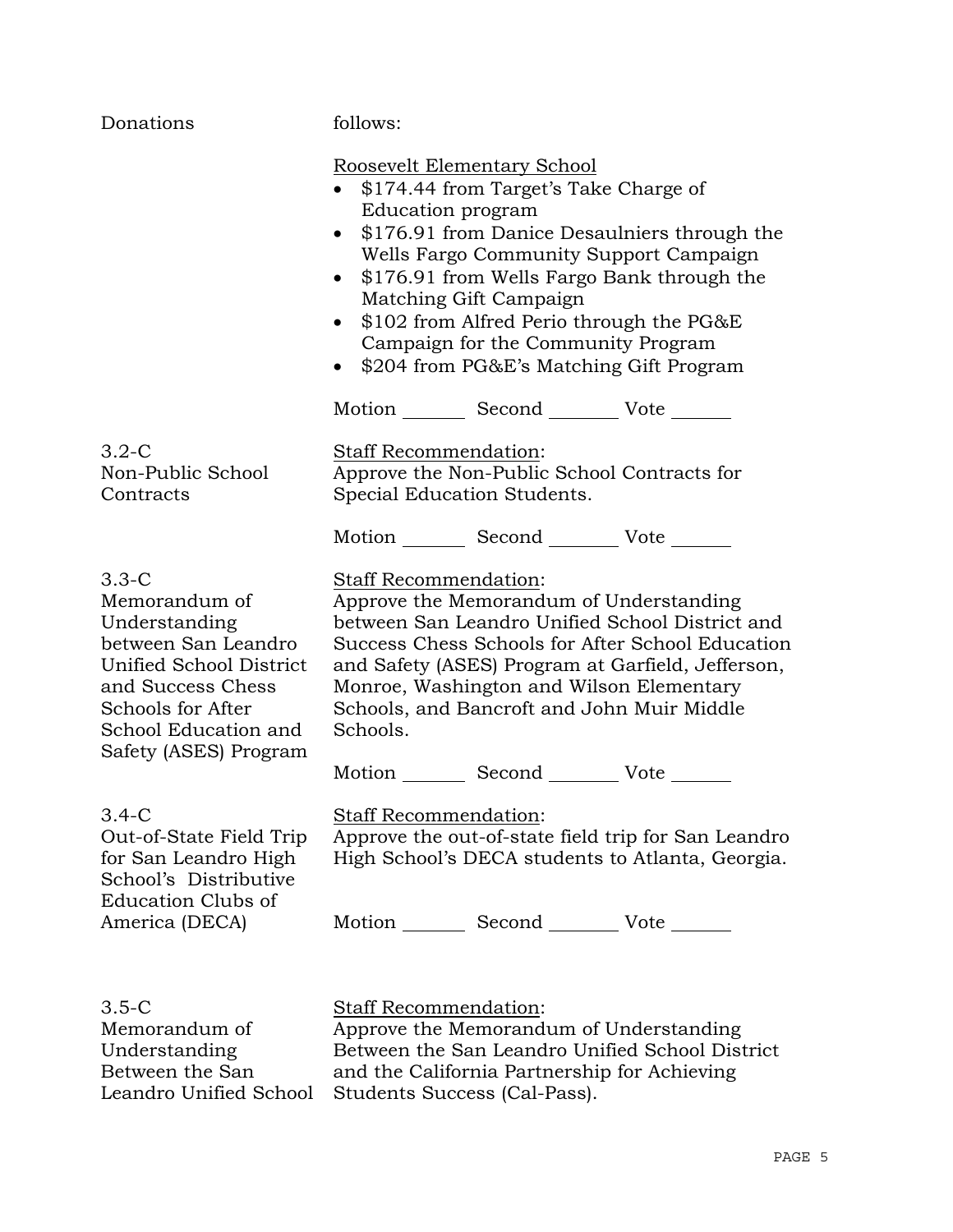| District and the<br>California Partnership<br>for Achieving Students<br>Success (Cal-Pass)  |                                                                                                                                                                                                          | Motion _________ Second __________ Vote _______                              |                                                                                                   |
|---------------------------------------------------------------------------------------------|----------------------------------------------------------------------------------------------------------------------------------------------------------------------------------------------------------|------------------------------------------------------------------------------|---------------------------------------------------------------------------------------------------|
| <b>Business Operations</b>                                                                  |                                                                                                                                                                                                          |                                                                              |                                                                                                   |
| $4.1-C$<br>Ratification of Payroll                                                          | <b>Staff Recommendation:</b><br>Ratify September 2007 payroll in the amount of<br>\$4,525,605.93.                                                                                                        |                                                                              |                                                                                                   |
|                                                                                             |                                                                                                                                                                                                          | Motion _________ Second ___________ Vote _______                             |                                                                                                   |
| $4.2-C$<br>Approval of Bill<br>Warrants                                                     | Staff Recommendation:                                                                                                                                                                                    | Approve Bill Warrants #88567235-88581563<br>in the amount of \$6,580,941.58. |                                                                                                   |
|                                                                                             |                                                                                                                                                                                                          | Motion _________ Second __________ Vote _______                              |                                                                                                   |
| $4.3-C$<br>Resolution #07-45 to<br>Declare Certain<br>Equipment Surplus<br>and/or Obsolete. | Staff Recommendation:<br>Adopt Resolution #07-45 to declare certain<br>equipment surplus and/or obsolete due to the age<br>and condition of the designated equipment.                                    |                                                                              |                                                                                                   |
|                                                                                             |                                                                                                                                                                                                          | Motion _________ Second __________ Vote _______                              |                                                                                                   |
| $4.4-C$<br>Keygent Contract for<br>RecoveryMax Benefit<br>Eligibility Review                | Staff Recommendation:<br>health care benefits.                                                                                                                                                           |                                                                              | Approve the contract for Keygent to conduct the<br>RecoveryMax Review to identify cost savings on |
|                                                                                             |                                                                                                                                                                                                          | Motion _________ Second __________ Vote _______                              |                                                                                                   |
| $4.5-C$<br>Service Agreement for<br>Paradigm Health Care<br>Services                        | Staff Recommendation:<br>Approve the service agreement for Paradigm to<br>facilitate reimbursements for the District under<br>Medi-Cal Billing Services and Medi-Cal<br>Administrative Activities (MAA). |                                                                              |                                                                                                   |
|                                                                                             |                                                                                                                                                                                                          | Motion _________ Second __________ Vote _______                              |                                                                                                   |
| <b>Facilities and Construction</b>                                                          |                                                                                                                                                                                                          |                                                                              |                                                                                                   |
| $5.1 - C$<br>Change Order #2 for<br>Garfield and Monroe                                     | Staff Recommendation:                                                                                                                                                                                    | Elementary Schools Roofing Project with State                                | Approve Change Order #2 for Garfield and Monroe                                                   |

Elementary Schools

Elementary Schools Roofing Project with State Roofing Systems.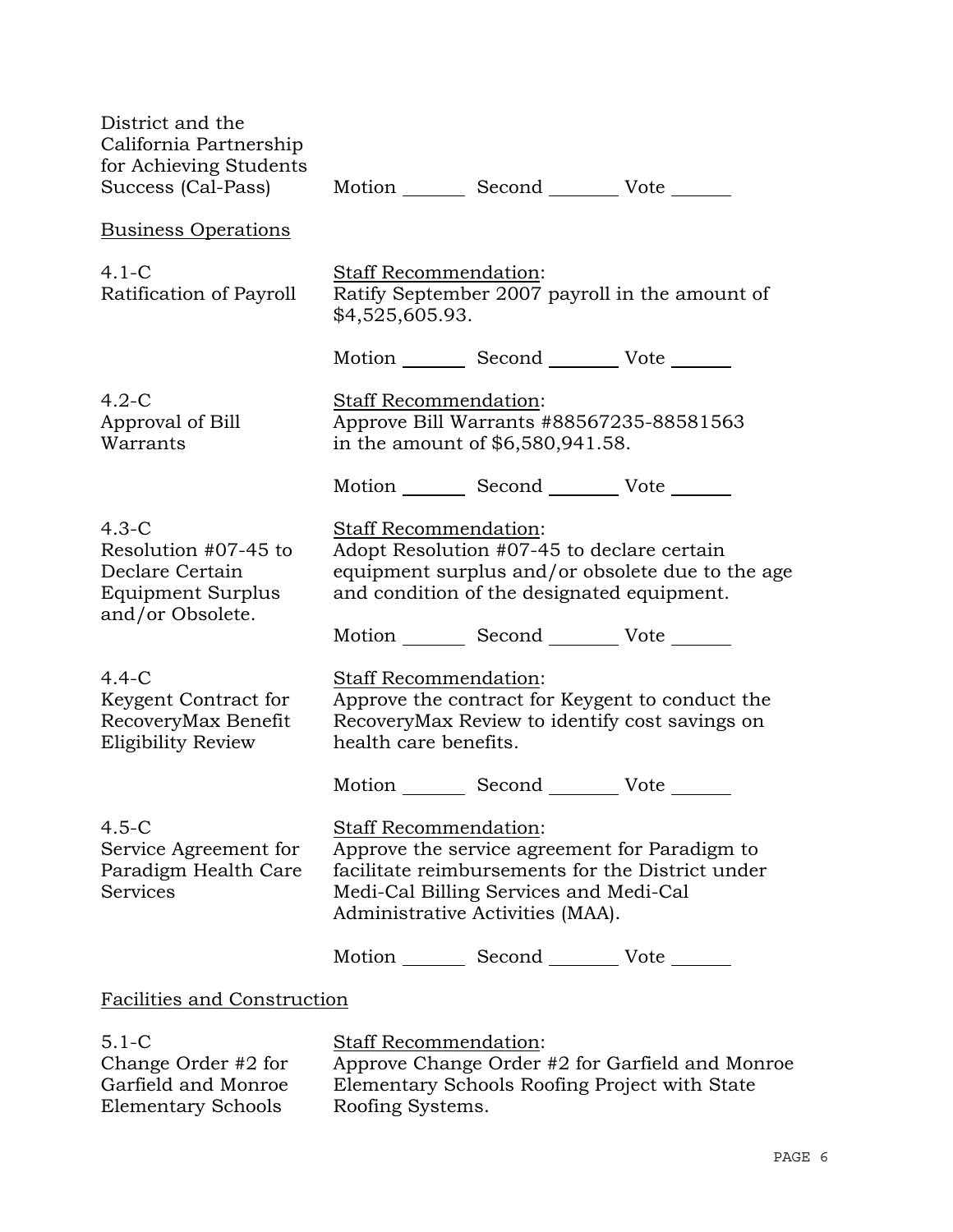| Roofing Project with<br><b>State Roofing Systems</b>                                                                                                 |                                                                                                                                                                                            | Motion _________ Second __________ Vote _______                                                          |                                                                                                     |
|------------------------------------------------------------------------------------------------------------------------------------------------------|--------------------------------------------------------------------------------------------------------------------------------------------------------------------------------------------|----------------------------------------------------------------------------------------------------------|-----------------------------------------------------------------------------------------------------|
| $5.2-C$<br>Notice of Completion<br>for Garfield and<br>Monroe Elementary<br>Schools Roofing Project<br>with State Roofing<br><b>Systems</b>          | Staff Recommendation:<br>State Roofing Systems.                                                                                                                                            | Motion _________ Second __________ Vote _______                                                          | Approve the Notice of Completion for Garfield and<br>Monroe Elementary Schools Roofing Project with |
| $5.3-C$<br>Notice of Completion<br>for McKinley,<br>Roosevelt, and<br>Washington<br><b>Elementary Schools</b><br>with State Roofing<br>Systems       | Staff Recommendation:<br>with State Roofing Systems.                                                                                                                                       | Motion _________ Second __________ Vote _______                                                          | Approve the Notice of Completion for McKinley,<br>Roosevelt, and Washington Elementary Schools      |
| $5.4-C$<br>Notice of Completion<br>for San Leandro High<br>School and Jefferson<br><b>Elementary School</b><br>Roofing Project with<br>Alcal Roofing | <b>Staff Recommendation:</b>                                                                                                                                                               | High School and Jefferson Elementary School<br>Roofing Project with Alcal Roofing.<br>Motion Second Vote | Approve the Notice of Completion for San Leandro                                                    |
| $5.5-C$<br>Resolution #07-44,<br>Sustainability & the<br>Design and<br>Construction of High<br>Performance Schools                                   | <b>Staff Recommendation:</b><br>Adopt Resolution #07-44, Sustainability & the<br>Design and Construction of High Performance<br>Schools<br>Motion _________ Second __________ Vote _______ |                                                                                                          |                                                                                                     |
|                                                                                                                                                      |                                                                                                                                                                                            |                                                                                                          |                                                                                                     |

# **INFORMATION**

Educational Services

3.1-I Williams Uniform Complaint Procedures Staff Recommendation: Receive for review the Williams Uniform Complaint Procedures Quarterly Report for July-September, 2007.